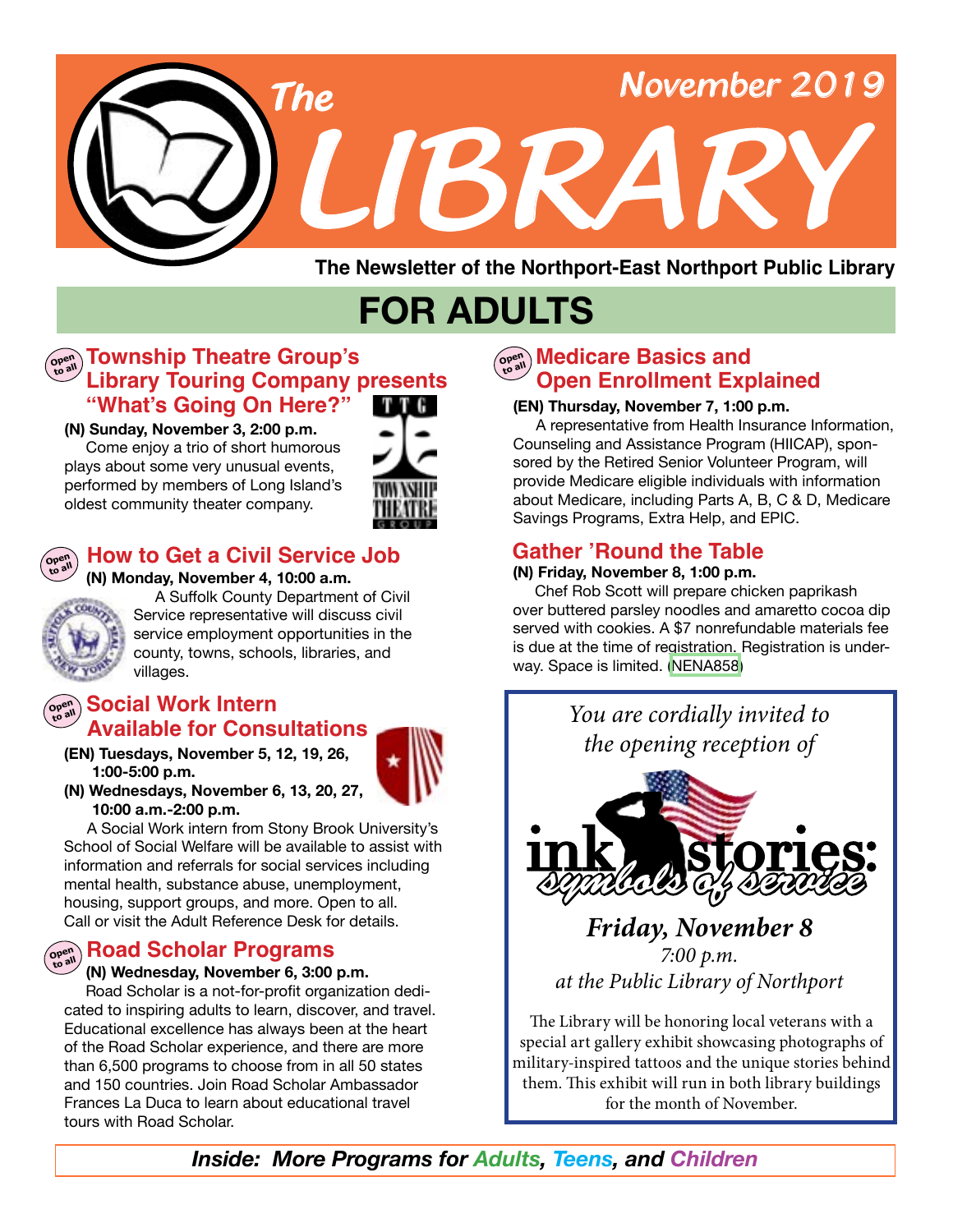# **FOR ADULTS**

#### **Computer Classes**

# **FOR ADULTS**

#### **All About Smart Home Devices (EN) Tuesday, November 12, 7:00 p.m.**

 Learn about the features of smart home devices such as Alexa, Google Home, and Apple HomePod. Understand how to communicate with your device, set up an account, install apps, control alarms and lights, play music, and more. Bring your questions. Registration is underway. ([NENC326](https://search.livebrary.com/record=g1094757~S43))

#### **(N) Wednesday, November 13, 7:00 p.m.**

 Soprano Ruthann Turekian and pianist Daniel Ragone present a program of classical greats—"B" composers that definitely make the A-list! Enjoy works by Bach, Beethoven, Brahms, Bizet, Berg, Britten, and Barber.



**Real Possibilities** 

# **Open Smart DriverTEK Workshop**

In this lecture and demonstration class, learn how to buy and sell items using the online auction website eBay.com. Topics include creating an account, checking reliability of sellers and buyers, online safety, and more. Registration is underway. ([NENC319](https://search.livebrary.com/record=g1094758~S43))

#### **Hands On Computers for Home Use: Microsoft Excel**

#### **(N) Tuesday, December 3, 7:00 p.m.**

Learn how to use Microsoft Excel on your home computer to manage personal finances: create a check register and format it for bank reconciliation, track investments and expenses, and create a simple database. Basic knowledge of Excel is required. Registration is underway. ([NENC320](https://search.livebrary.com/record=g1094759~S43))

#### $\left(\begin{array}{cc} \mathbf{O}_{\mathbf{P}}\text{erf}_\mathbf{M} \\ \mathbf{O}_{\mathbf{P}}\text{erf}_\mathbf{M} \end{array}\right)$  **In Too Deep: Life in the Deep, Dark Sea**

#### **All About eBay**

#### **(EN) Wednesday, November 20, 7:00 p.m.**

#### $\left(\begin{array}{c}\n\text{open} \\
\text{total}\n\end{array}\right)$  **Fireside Friday: The Septemberists**

Joanne Scheriff and Larry Chorowski are a harmonic duo presenting songs from the '60s to today in their own unique style. They have performed at various venues including the Northport and Port Jefferson Farmers' Markets and Northport ArtWalk.

#### **(N) Tuesday, November 12, 7:00 p.m.**

 With an average depth of two miles, the vast majority of ocean lies within a zone where light is either extremely limited or absent altogether. This zone, known as the Deep Sea, is perpetually cold, dark, and under immense pressure from the weight of the water above. Learn about this extreme environment and the special animals that inhabit it from Dr. Marianne McNamara, Instructor of Biology and Oceanography at Suffolk County Community College.

#### $\overline{\mathbf{S}_{\mathbf{e}^{\text{max}}_{\mathbf{a}^{\text{max}}}}}$  The Natural Wonders **of North America**

#### **(N) Thursday, November 14, 10:00 a.m.**

#### **Copen Bating America's Presidents (1789-2016): Ten Ways to Evaluate the Best and the Worst**

Technology is changing the driving experience. The AARP Smart DriverTEK workshop will keep you in the know about the latest high-tech safety features in your current or future car. Learn about what technologies are available—blind spot warning systems, forward collision warnings, and more—how they work, and how they can make driving safer and more enjoyable.

#### **Open to all Northport Arts Coalition presents "B" with Us**

#### **Open Lady Blue Saxophone Quartet**

 **(EN) Friday, November 15, 7:00 p.m.** 



#### **The Fabulous '40s Show: Hits Loved by the "Greatest Generation"**

#### **Intro to LinkedIn**

**(N) Monday, November 18, 7:00 p.m.** 

 In this lecture you will learn how to create a LinkedIn profile, as well as how to navigate the website to search for people, companies, recruiters, and job opportunities. Bring your device or just follow along. Registration begins November 1. ([NENR223\)](https://search.livebrary.com/record=g1095171~S43).

#### $\left(\begin{smallmatrix} \mathsf{open} \ \mathsf{real} \end{smallmatrix}\right)$  **Vaccines 101: A Q & A with a Pediatrician**

#### **(EN) Monday, November 18, 7:00 p.m.**

Professional photographer Michael Fairchild will present his most recent audiovisual work highlighting many of our country's most beautiful locations and the wildlife that inhabits them. Yellowstone Park, Capitol Reef, Kauai Island, and Okefenokee Swamp are some of the areas featured, and Mr. Fairchild's message is clear: our natural world needs preservation in light of current environmental challenges.

#### **(N) Tuesdays, November 19 & December 17, 2:00 p.m.**

Michael D'Innocenzo, Distinguished Professor Emeritus of History at Hofstra University, will lead this series building on the new 2019 C-SPAN book *The Presidents*. The sessions will explore the changing roles of American presidents—which presidents have risen in the ratings over the years, which have declined, and why. Professor D'Innocenzo will provide handouts, use visuals, and offer reading suggestions in order to facilitate discussion.

with other volunteers who provide literacy services to our community and share techniques and practices that will help your literacy student succeed. Registration begins Litteracy Illeracy Student Succession

#### **"Adopt Me!" Pet Portraits**

#### **(N) Saturday, November 16, 10:00 a.m.**

 Join Theresa Maritato to paint portraits of adoptable shelter animals. The shelter will use your artwork to promote adoption of the animals in their care. When a lucky animal is adopted, your beautiful portrait goes home with the adoptive family! Participants will be painting for the Town of Huntington Animal Shelter & Adoption Center. Registration begins November 1. ([NENA862\)](https://search.livebrary.com/record=g1095085~S43).



#### **(N) Friday, November 22, 7:00 p.m.**

Talent, musical training, inventiveness, friendship, and a dash of humor all come together in the music of Lady Blue Saxophone Quartet. Experience four types of saxophones in concert together performing standards and compositions guaranteed to delight.



#### **(N) Sunday, November 24, 2:00 p.m.**

Open<br>to all

The Paul Effman Band will entertain you with new arrangements of standards that will warm the hearts of those who came of age during World War ll, as well as the children and grandchildren of Americans known as the "Greatest Generation."

#### Open<br>to all **Art at Sagamore Hill**

#### **(N) Monday, November 25, 2:00 p.m.**

Many people do not know that among his many accomplishments, President Theodore Roosevelt was also a collector of American art. This presentation will explore some of the works of art at Sagamore Hill, Roosevelt's "Summer White House," located in Oyster Bay.

#### **(N) Monday, December 2, 11:00 a.m.**

Many parents have questions about their children's vaccines. Dr. Allison Driansky of Northwell Health will answer your questions so that you can feel confident in immunizing your child according to CDC recommendations. The vaccine schedule, how vaccines work, and the diseases that vaccines can protect us against will be discussed.

#### $\begin{pmatrix} \text{open} \\ \text{to all} \end{pmatrix}$ **Census Job Workshop**

 **(N) Tuesday, December 3, 11:00 a.m.** The U. S Census Bureau is hiring temporary workers for the 2020 Census. In this workshop led by a U. S. Census Bureau Partnership Specialist you will learn about employment opportunities and receive assistance with applying online.

#### **(N) Monday, November 4, 7:00 p.m.**

 Learn how to copy a photo from your digital camera or smartphone, edit it, and create a greeting card with specialty fonts, graphics, WordArt, and more. For intermediate computer users. Registration is underway. [\(NENC317\)](https://search.livebrary.com/record=g1085807~S43)



**On**

**(EN) Thursdays, November 7, 14, 21, December 5, 19, 7:00 p.m.** 

Develop your English vocabulary, grammar, reading, and pronunciation in this friendly conversation group. Registration is preferred, but drop-ins are welcome. Registration begins October 25. [\(NENR227](https://search.livebrary.com/record=g1095358~S43))

#### **Dynamic English**

#### **How Do You Say It?**

**(EN) Saturdays, November 2, 9, 16, 23, 10:00 a.m.**

"Way," "Weigh," and "Whey" . . . Yes, we know it's crazy! Learning to pronounce English words correctly can be hard. Expand your vocabulary while practicing pronunciation in this fun workshop series. Registration is underway. [\(NENR219\)](https://search.livebrary.com/record=g1094245~S43)





**Language Learning & Literacy**

#### **ESL Game Night**

#### **(EN) Tuesday, November 12, 7:00 p.m.**

Would you like to practice and grow your English language skills? Join in a fun-filled evening playing games and making new friends. Registration is preferred, but drop-ins are welcome. Registration begins October 25. [\(NENR225](https://search.livebrary.com/record=g1095363~S43))

#### **Everyday Spanish**

#### **(EN) Tuesdays, November 5, 12, 19, 26, December 3, 17, 4:00 p.m.**

 This Spanish conversation course will focus on mastering key vocabulary words to help you start conversing in Spanish immediately—great for both beginning and intermediate Spanish language learners. Registration begins October 25. [\(NENR226\)](https://search.livebrary.com/record=g1095329~S43)

#### **Literacy in Action**

#### **(EN) Monday, November 18, 2:00 p.m.**

Are you a Literacy Suffolk Volunteer? Connect

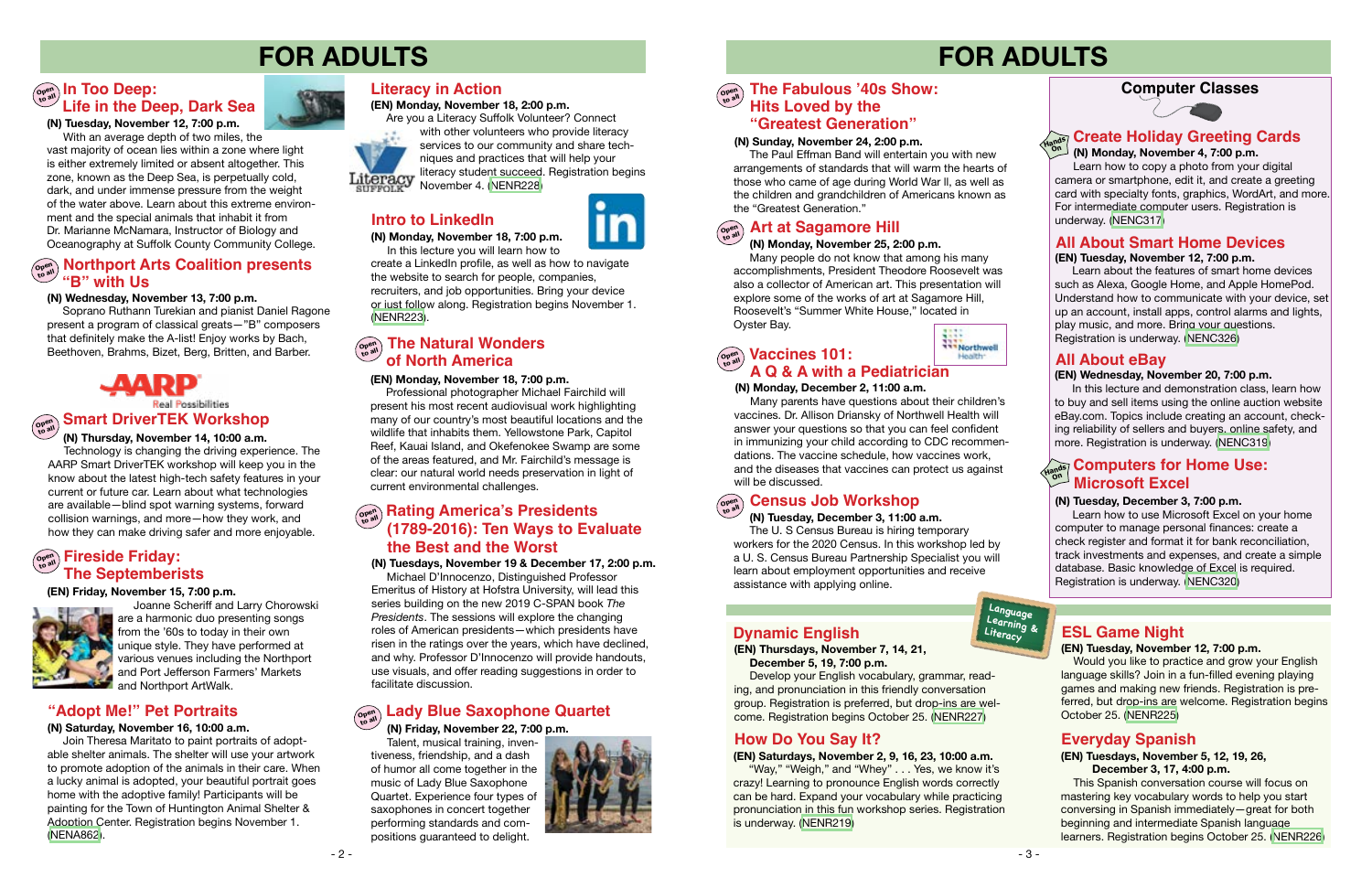- 5 -

# **FOR TEENS**

#### **Registration for the following Teen Programs and Volunteer Opportunities begins November 4.**

**(N) Wednesday, November 13, 5:30-6:30 p.m.** 

([NENY606](http://alpha2.suffolk.lib.ny.us/search/?searchtype=X&SORT=D&searcharg=nena491&searchscope=43))

**(EN) Wednesday, November 20, 5:30-6:30 p.m.**

([NENY607](https://search.livebrary.com/record=g1095028~S43))

Take a break from your homework and create cool

clay figures out of Model Magic.

**Chill Out and Create: Model Magic**

#### **(N) Sunday, November 17, 1:30-3:30 p.m.**

 Come join your friends in this fun D&D quest to reclaim the most sought after space pirate ship in the galaxy! [\(NENY610](https://search.livebrary.com/record=g1095060~S43))

#### **Teen Volunteer Opportunities**

*Open to students in grades 7-12* You may choose one volunteer opportunity in addition to Teen Advisory Board.







#### *The Art of Racing in the Rain* **Fridays, (N) November 15, and (EN) November 22, 2:00 p.m.**

#### Open<br>to all **to all Cinema at the Library:** *Maiden*

**(N) Thursday, November 7, 7:00 p.m.** Our nonfiction group will discuss *Ice Ghosts: The Epic Hunt for the Lost Franklin Expedition by Paul Watson.* 

Through his bond with his owner, Golden Retriever Enzo learns that the techniques needed on a racetrack can also be used to successfully navigate the journey of life. Rated PG. 109 minutes.

#### **Friday Movies**



#### *The Lion King (2019)* **Fridays, (N) November 1, and (EN) November 8, 2:00 p.m.**

After the murder of his father, a young lion prince flees his kingdom only to learn the true meaning of responsibility and bravery. Rated PG. 118 minutes.



*Closed captioning will be displayed.*

# **FOR ADULTS**

 **(N) Wednesday, November 20, 6:30 p.m.** Join Cinema Arts Centre co-director Dylan Skolnick to view and discuss *Maiden,*  the story of Tracy Edwards, a 24-year-old cook on charter boats who became the skipper of the first all-female crew to enter the Whitbread Round the World Race in 1989. Rated PG. 97 minutes.



**(N) Monday, November 25, 7:00 p.m.** The group will discuss *Ordinary Grace* by William Kent Krueger.

**Truth Be Told** *Northport Library Circulation Desk. Copies of the discussion books and short story selections are available at the*

**(N) Thursday, November 14, 2:00 p.m.** The group will discuss *The Plot Against America* by Philip Roth.

#### **Nintendo Night: Pokémon Sword and Shield**

### **Truth Be Told**

#### **Novel Ideas**

 Our philosophy club is a great opportunity for teens to delve into life's big questions in an enthusiastic atmosphere of free thinking, energetic exchange, and unique perspectives. Food for thought (refreshments) will be served. [\(NENY613\)](https://search.livebrary.com/record=g1095064~S43)

Friends of the ort-East Northport library (EN) Wednesday, Nov. 20, 5:00 p.m. All are welcome!

#### **Socrates Café**

#### **Page Turners Collection (N)** Wednesday, December 4, 7:00-8:00 p.m.

**(N) Friday, November 15, 7:00-8:30 p.m.**

**Snack Around the World:**

#### and sample different types of pizza. ([NENY608](https://search.livebrary.com/record=g1095029~S43)) **(N) Saturday, November 16, 1:00-2:00 p.m. Ultimate Cookie Challenge**

 As a team, teens will decorate sugar cookies with fondant, icing, and other toppings. Winning team members will receive a certificate and a prize. ([NENY609](https://search.livebrary.com/record=g1095030~S43))

> **(N) Saturday, November 16, 2:30-3:30 p.m.** Create winter wreaths for assisted living residents.

**(N) Thursday, November 14, 6:45-8:00 p.m.** A basic knowledge of the game is required for all volunteers. ([NENY617\)](https://search.livebrary.com/record=g1095129~S43)



#### **Chess Club Volunteers**

#### **(N) Thursday, November 21, 7:00-8:00 p.m.**

#### **Dungeons & Dragons Lite: Space Pirates Ahoy!**

 Learn job search skills including cover letters, resumes, and interviewing. ([NENY620](https://search.livebrary.com/record=g1095152~S43))

#### **(EN) Wednesday, November 13,**

 **10:00, 10:30, 11:00, or 11:30 a.m.** ([NENA863\)](https://search.livebrary.com/record=g1095120~S43) **(N) Tuesday, November 19,**

 **9:30, 10:00, 10:30, or 11:00 a.m.** [\(NENA864\)](https://search.livebrary.com/record=g1095121~S43) A volunteer from the Health Insurance Information, Counseling, and Assistance Program (HIICAP) will answer questions, one-on-one, about Medicare and supplementary insurance by appointment. Registration begins November 1.













### **Medicare Counseling**

#### **(N) Friday, November 22, 7:00-8:30 p.m.**

 This month we will be celebrating Pokémon Sword and Shield for the Nintendo Switch. We will discuss Nintendo games new and old, make fun gamer crafts, and participate in gaming competitions for prizes. [\(NENY611](https://search.livebrary.com/record=g1095062~S43))

 **Wednesday, November 6, (N) 9:30-10:30 a.m. and**

 **(EN) 11:00 a.m.-12:00 p.m.** 

#### **Blood Pressure Check Open to all**

A nurse from Visiting Nurse Service is available to

#### **(N) Tuesday, November 12, 2:00 p.m.**

 Join filmmaker Glenn Andreiev as he screens and discusses his documentary on lost films and film restoration. Discover the plight of Edison's *Frankenstein* as well as the lost films of actors Theda Bara, Lon Chaney, Wallace Reid, Joan Blondell, Raoul Walsh, and others.

# **Open to all** *Lost Emulsion*

### **Short Story Central**

**(N) Tuesday, November 5, 7:00 p.m.** The group will discuss selections from *Signals* by Tim Gautreaux.

#### **Teen Advisory Board: Project Excel Employment Workshop**

 Online video tutorials and training courses for all levels. Learn technology, creative, and business skills.



#### *Online and On-Demand Classes*

## **Winter Wreaths for Seniors drop in**

*Take courses at any time on your computer, tablet, or mobile device. For more details visit nenpl.org or contact the Reference Desk.*



 Six-week online courses taught by instructors who are experts in their field. Topics include computer applications, web design, and various technology subjects.

#### **"Matilda" at the John W. Engeman Theater**



**Sunday, November 24, 7:00 p.m.** 

*Drop off and pick up at the John W. Engeman Theater* (250 Main Street, Northport)

 Join teens from other area libraries for a discounted performance of the Broadway hit musical *Matilda*. A Teen Services Librarian will meet the teens and chaperone the event. All those attending must arrange their own transportation to and from the theater. A nonrefundable check for \$25 payable to the *Northport-East Northport Public Library* must be paid within 3 days of registration. This program is limited to teens entering grades 6-12 and seating is extremely limited. One ticket per teen with a Northport-East Northport Public Library card may be purchased. ([NENY605\)](https://search.livebrary.com/record=g1095154~S43)

**Pizza Taste Test**

#### **(EN) Saturday, November 23, 1:45-3:15 p.m.**

 Decorate Thanksgiving-themed cupcakes with children. ([NENY619\)](https://search.livebrary.com/record=g1095123~S43)

**Cupcake Volunteers**

**(N) Friday, November 29, 1:45-3:15 p.m.** Play life-size Hungry Hippos with kids. [\(NENY621\)](https://search.livebrary.com/record=g1095125~S43)

#### **Hungry Hippos Volunteers**

*Open to students in grades 8-12* **(N) Friday, November 8, 7:30-8:45 p.m.**

 Do you love to write? Join fellow writers to discuss your ideas and get feedback on your work. [\(NENY614](https://search.livebrary.com/record=g1095024~S43))

Come join our monthly Friday night teen program

**Teen Writers Workshop**

#### **(N) Sunday, December 1, 1:30-3:30 p.m.**

 Come join your friends in this fun D&D quest to take on dungeon beasts created from magical candy infusions. ([NENY622\)](https://search.livebrary.com/record=g1095114~S43)

#### **Dungeons & Dragons Lite: Candy Dungeon Crawl**

**(N) Saturday, November 23, 2:00-3:30 p.m.**

 Do you love to play Magic the Gathering? Bring your favorite deck to the Library to battle fellow teens in one-on-one duels. Prizes will be awarded. [\(NENY612\)](https://search.livebrary.com/record=g1095063~S43)

#### **Magic the Gathering Tournament**

*Additional Teen Programs are included on the next page.*

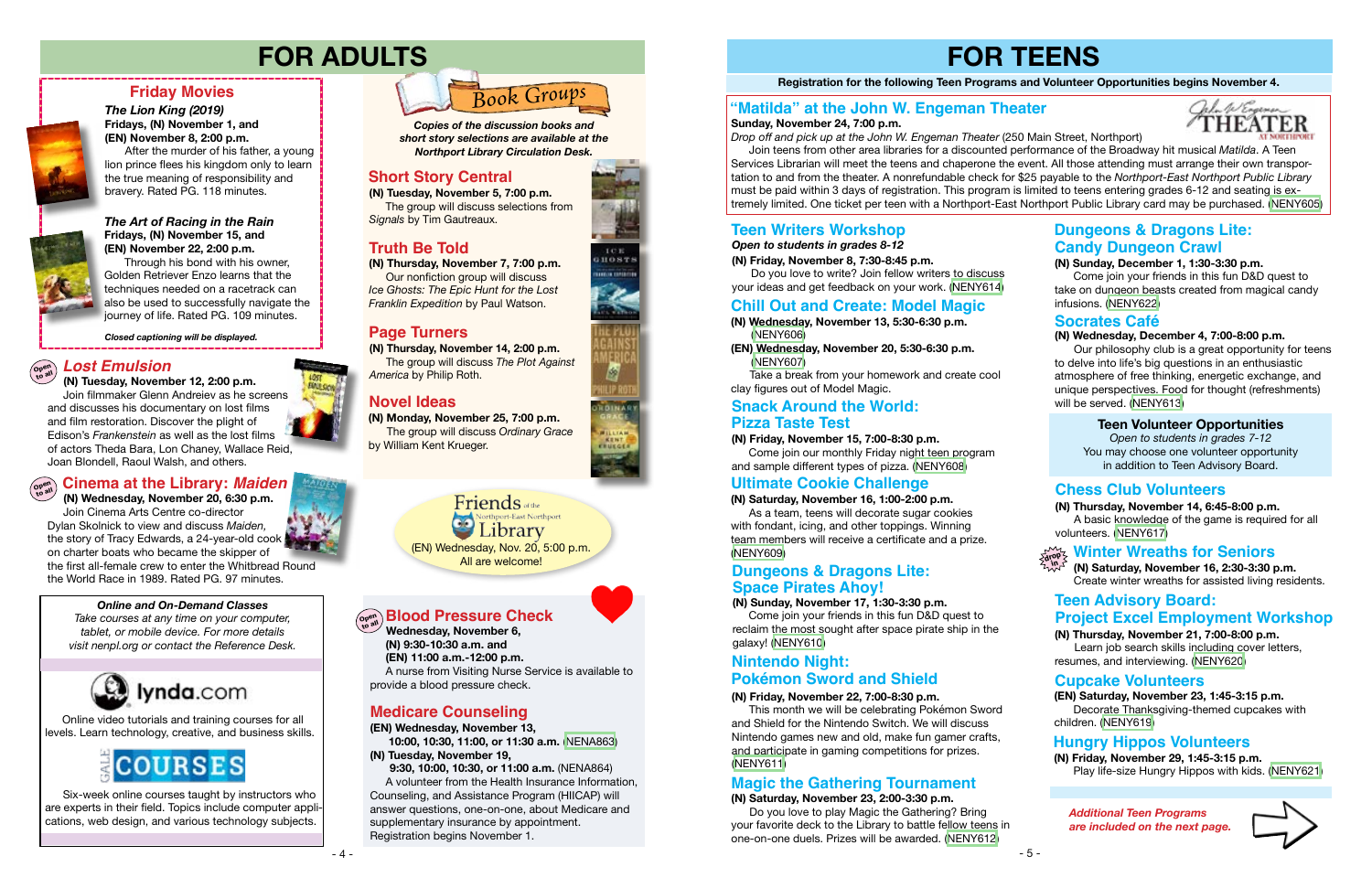#### **Sing and Play**

**(EN) Mondays, November 18, 25, December 2, 10:00 a.m.** ([NENJ827](https://search.livebrary.com/record=g1094784~S43)) **or 11:00 a.m.** [\(NENJ828](https://search.livebrary.com/record=g1094785~S43)) *Children 1-3 years with adult; siblings welcome*

 Sing songs and rhymes while using scarves, bells, balls, and more that engage children in musical and physical activity to reinforce early literacy skills and foster a love of language. (30 min.)

#### **Programs for families**

# **FOR CHILDREN**

#### **Registration for the following Road to Reading series programs begins November 7.**

**(***One series program per child please***)** 



 **(N & EN) Fridays, November 1, 8, 15, 22, 10:00 a.m.** *Children birth-5 years with adult; siblings welcome*



 Stop by for this drop-in storytime. We will read stories, sing songs, share rhymes and fingerplays, and have fun in this interactive program for families. (30 min.)

## **drop in Books a Poppin'**

# **FOR CHILDREN**

#### **(EN) Tuesday, November 12, 7:00 p.m. in**

*Children birth-5 years with adult; siblings welcome* It is National Split Pea Soup Week! Through song, dance, and storytelling, learn about vegetables and how they make us strong. (30 min.)

> *Stop by the Library and pick up the November bookmark by Willow Harvey. A reading list compiled by Children's Librarians is on the back.*



#### **The Bookmark Spot**

#### **Children's Room November Display: Gobble Up a Good Book!**



#### **Program for children and accompanying adult; no siblings please**

**(N) Wednesdays, November 20, 27, December 4, 10:00 a.m.**

*Children birth-23 months with adult; no siblings* **Enjoy rhymes and songs with your young child in** this program focusing on nursery rhymes. (30 min.) ([NENJ829](https://search.livebrary.com/record=g1094798~S43))

#### **Mother Goose Rhyme Time**

 **(N) Wednesday, November 13, 10:00 a.m.**

*Children 1-4 years with adult; siblings welcome* Children learn to use their minds as well as their muscles while having fun building with blocks and playing with other children. (45 min.)

## **drop in Block Party!**

 **(N) Thursday, November 14, 7:00 p.m.** *Children in grades 2-6*

**Explore the Viking culture with Whaling Museum** educators. Learn how these early whalers lived and how they discovered America. Design a helmet and other Viking crafts to take home. (45 min.) Registration is underway. ([NENJ822](https://search.livebrary.com/record=g1093965~S43))

### $\mathbb{Z}_{\mathrm{reg}}^{\infty}$  Peas, Please! Storytime

 Improve your game by playing matches with other children and teen volunteers. Players may enter a raffle for a chess set made using our 3D printer. (45 min.)

Your little musician will be singing and moving to songs from around the world and keeping the beat with props and musical instruments. (45 min.)

#### **Life-Size Hungry Hippos**

#### **(N) Friday, November 29, 2:00 p.m.** *Children in grades 1-5*

 Children will have so much fun being hippos propelled by scooters and teen volunteers as they try to gobble up as many balls as they can to win. Pants and sneakers are a must when bringing this classic board game to life. (60 min.) Registration begins November 7. ([NENJ839](https://search.livebrary.com/record=g1094909~S43))

 Come in and enjoy our new children's book-themed Museum Cove display and activity center. Games, toys, • and puppets celebrating your favorite characters are available for hours of imaginative • play. Curious George, Thomas the Tank Engine, Fancy Nancy, Pete the Cat, Elephant & • Piggie, Max & Ruby, Frog & Toad, and many more picture book friends are waiting for you in the Northport Children's Room Museum Cove!

# **FOR TEENS**

This month, club members will be discussing Newbery contender *Shouting at the Rain* by Lynda Mullaly Hunt. The club meets monthly through January 2020 when an election will be held to determine which book the members think is the best of the year. New members are always welcome.

#### **How to Pay Wholesale for College**

#### **(N) Wednesday, November 6, 7:00-8:30 p.m.**

Learn some basic signs with your baby using stories and songs to enhance their communication

 Join college finance consultant Andy Lockwood for an informative and entertaining seminar on the best-kept secrets for securing the ideal financial aid package. This program is geared to families who think they may not qualify for financial aid. Registration is underway. ([NENY615](https://search.livebrary.com/record=g1095150~S43))



**FAFSA Workshop**

**(EN) Thursday, November 7, 7:00-8:00 p.m.**

 In this workshop, students and parents will be instructed on how to complete the FAFSA form while gaining insightful information on what to expect after the application is completed. Registration is underway.

[\(NENY616](https://search.livebrary.com/record=g1095149~S43))

#### *For Teens and Parents of Teens*

#### **Viking Invasion**

#### **(N) Tuesday, November 5, 2:00 p.m.**

*Children in grades 1-5*

**(EN) Thursday, November 14, 10:00 a.m.** 

Registration begins October 31. [\(NENJ823\)](https://search.livebrary.com/record=g1094189~S43)

- **(EN) Wednesday, December 4, 10:00 a.m.**
- Registration begins November 20. [\(NENJ824\)](https://search.livebrary.com/record=g1094842~S43)

*Children 6-23 months with adult; siblings welcome*

## **Babies Boogie**

**(EN) Thursday, November 14, 11:00 a.m.** Registration begins October 31. ([NENJ825](https://search.livebrary.com/record=g1094194~S43)) **(EN) Wednesday, December 4, 11:00 a.m.**  Registration begins November 20. ([NENJ826](https://search.livebrary.com/record=g1094843~S43)) *Children 2-4 years with adult; siblings welcome*

Clap your hands and stomp your feet in this highenergy music and movement program. (45 min.)

### **Toddlers Tango**

 Decorative stationery will be available in the Children's Room throughout the month of November for kids to draw pictures or write letters to honor our troops. The Library will have all written messages delivered to active duty service personnel.



 $\mathbf{r}$ 

#### **American Sign Language Basics**

#### **(N) Thursday, November 14, 4:00 p.m.**

*Children in grades K-2; independent* Your child will have fun learning how to communicate using basic signs with the added

benefit of increasing their vocabulary, memory, and self-confidence. (45 min.) Registration begins October 31. ([NENJ817](https://search.livebrary.com/record=g1094369~S43))

## $\sum_{\alpha \in \mathbb{N}^2} \sum_{\alpha \in \mathbb{N}}$ Chess Club

#### **Paws to Read**

**(N) Friday, November 22, 6:30, 6:45, 7:00, or 7:15 p.m.**



*Children in grades 1-5*

 Dogs are great listeners and provide a calming environment for kids to read aloud. Fetch a good book

and sign-up for a 15-minute reading session with a certified therapy dog. Registration begins November 7. ([NENJ837](https://search.livebrary.com/record=g1094804~S43))

## **drop in Newbery Club**

**(N) Tuesday, November 19, 7:00 p.m.** *Children in grades 4 and up*



**(N) Thursday, November 21, 10:00 a.m.** Registration begins November 7. [\(NENJ836\)](https://search.livebrary.com/record=g1094800~S43)

**(N) Thursday, December 12, 10:00 a.m.** Registration begins November 21. ([NENJ841](https://search.livebrary.com/record=g1094802~S43))



*Children birth-23 months with adult; siblings welcome* 

with you before their language skills develop. (45 min.)

#### **Thanksgiving Cupcakes**

**(EN) Saturday, November 23, 2:00 p.m.**

*Children in grades K-5* Make three cupcakes that look like miniature Thanksgiving pies. Children will choose flavored extracts to make these delicious



treats and decorate a bakery box to take home. (60 min.) Registration begins November 6. ([NENJ838](https://search.livebrary.com/record=g1090064~S43))

#### **Gingerbread House Wars**

**(N) Friday, December 13, 4:00 p.m.** *Children in grades 4-6*



 Competing teams will create gingerbread houses using graham crackers, candy canes, gum drops, and more! Prizes and certificates will be awarded to the winning team. (60 min.) Registration begins November 22. ([NENJ840\)](https://search.livebrary.com/record=g1093303~S43)

# **Letters to Veterans**

### Turn the Page . . . and Play!

Registration for Children's and Teen Programs is limited to Northport-East Northport Public Library cardholders. Preference is given to NENPL cardholders for Adult programs and Children's drop-in programs.